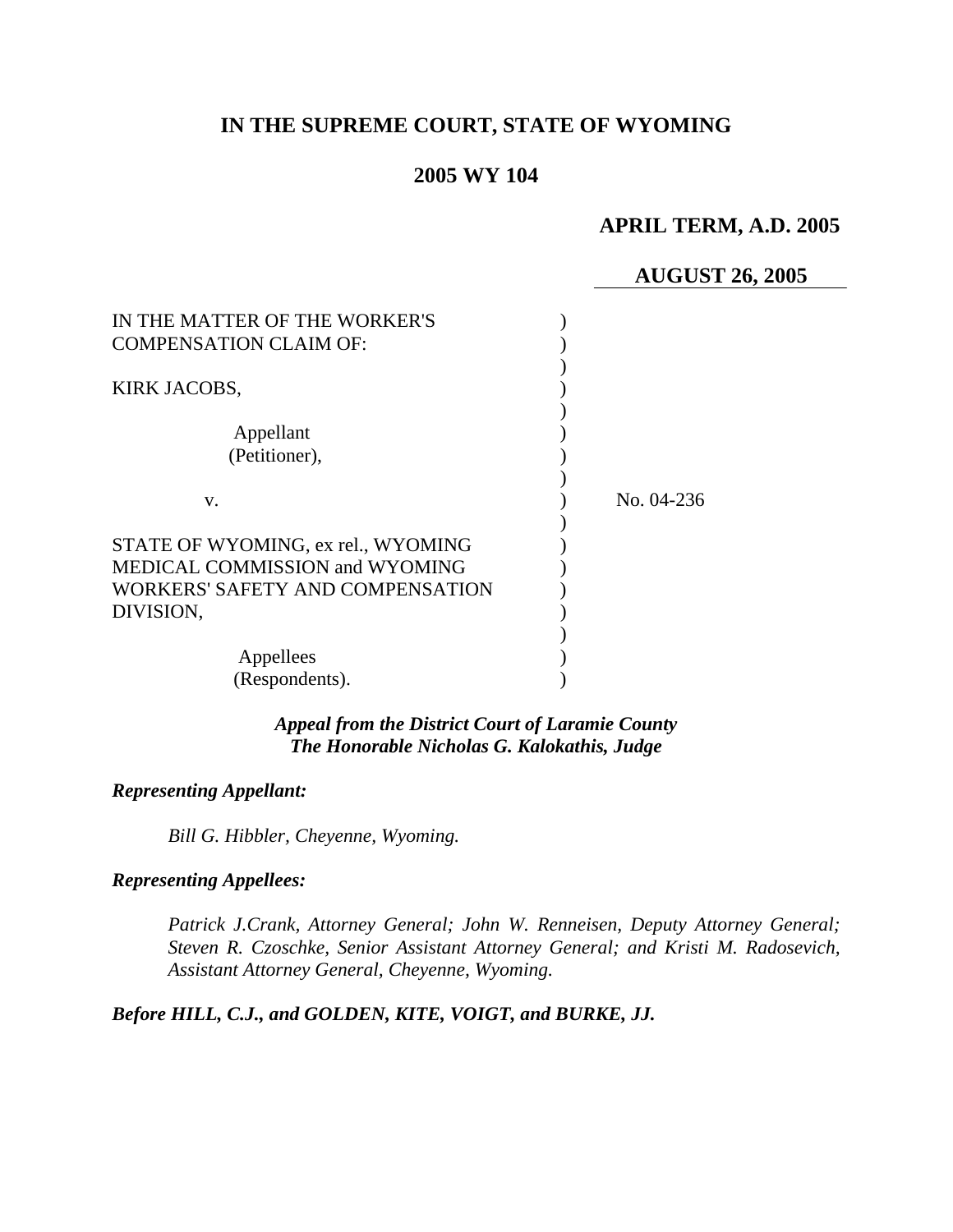### **VOIGT, Justice.**

[¶1] Kirk Jacobs (Jacobs) appeals from the district court's affirmance of a Medical Commission order denying to him worker's compensation benefits. We reverse and remand to the Medical Commission for further remand to the Wyoming Workers' Safety and Compensation Division (the Division) for referral to the Office of Administrative Hearings for proceedings consistent herewith.

#### **ISSUE**

[¶2] The parties have listed and briefed four issues, but have failed to address the issue that we consider determinative of this matter: Does the Medical Commission have jurisdiction to reach legal conclusions in a case where it finds there are no medically contested issues?

#### **FACTS**

[¶3] In 1982, Jacobs suffered a work-related injury when a piece of rebar fell on his right little toe. Jacobs later developed an allergic reaction to an antibiotic used to treat an infection that developed in his foot. In 1996, we stated the following relevant facts in an opinion reversing a hearing examiner's award of home health care to Jacobs:

> The reaction manifested itself as colitis and nerve damage which left Jacobs with severe chronic pain and an intermittent inability to accomplish the activities of daily life without assistance.

Jacobs received a seventy-eight percent permanent partial disability award in 1990, and still requires high doses of morphine for reported pain. Approximately \$400,000.00 in worker's compensation benefits have thus far been awarded to Jacobs, who continues to receive approximately \$3,000.00 per month for morphine alone.

*Matter of Workers' Compensation Claim of Jacobs,* 924 P.2d 982, 983 (Wyo. 1996) (*Jacobs I*). The award of home health care was reversed because Jacobs had not proven the statutorily required mutual agreement among the employer, the employee, and the Division that such care be provided. *Id.* at 984. The work-relatedness of this condition, characterized throughout these and related proceedings as "chronic abdominal pain," was not the *ratio decidendi* of our opinion, and we did not directly address the hearing examiner's finding that Jacobs "is a severely disabled individual who is able to function only with the administration of high doses of narcotics."

[¶4] In 2001, Jacobs filed worker's compensation claims for lung and knee problems that he alleged were caused by the narcotic pain medication he took for the chronic abdominal pain. The matter was referred to the Medical Commission when Jacobs objected to the Division's claim denial. The resolution of the lung and knee claims was described in *Jacobs*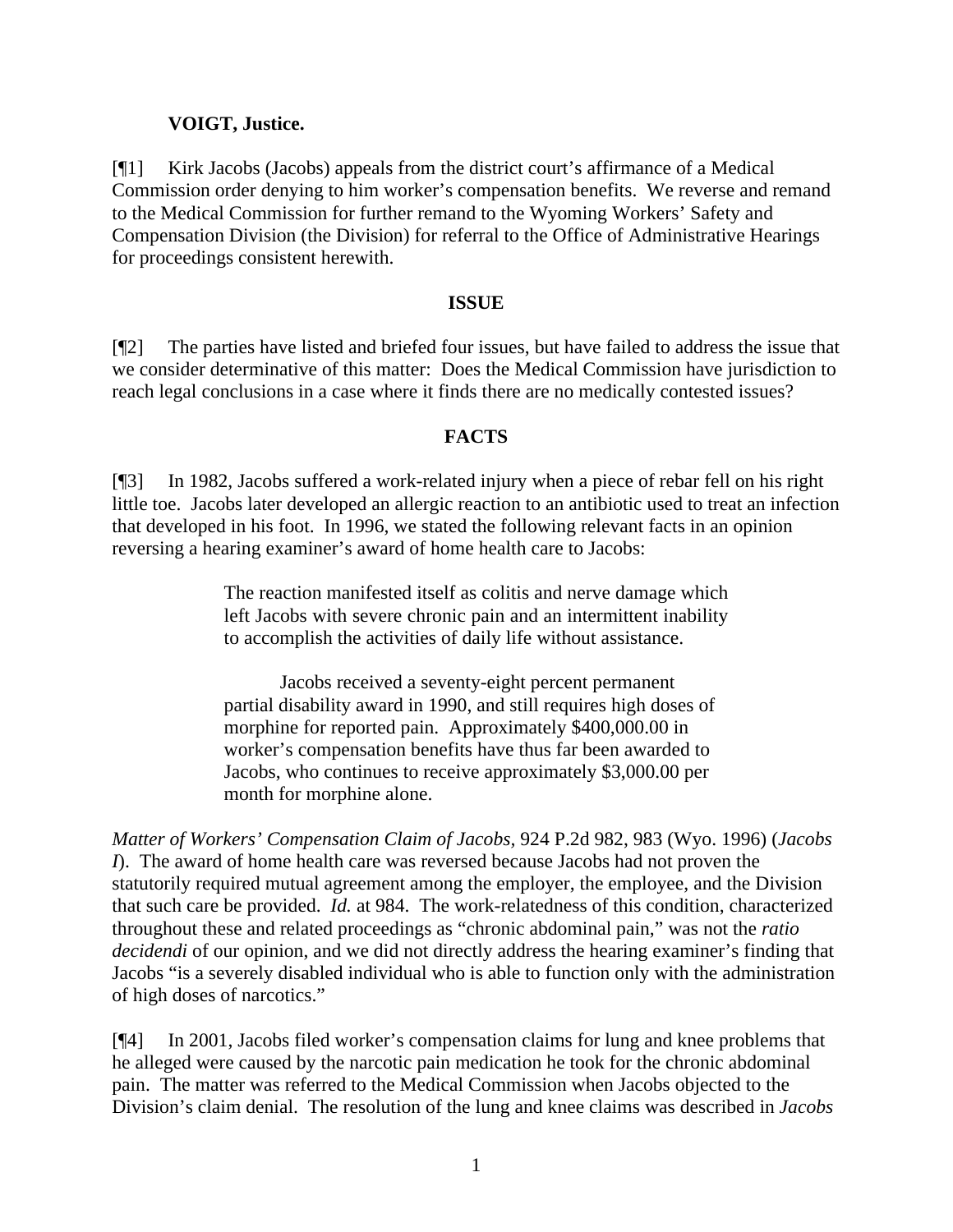*v. State ex rel. Wyoming Workers' Safety and Compensation Div.,* 2004 WY 136, ¶ 4, 100 P.3d 848, 849 (Wyo. 2004) (*Jacobs II*):

> The Commission sustained the Division's denial of benefits, finding that Jacobs failed to prove that the pain medication caused his lung or knee problems. As part of its findings, the Commission also stated that Jacobs failed to establish a causal link between the work-related toe injury and his chronic abdominal pain.

[¶5] In *Jacobs II,* Jacobs did not appeal the denial of benefits for his lung and knee problems, but instead, contested what he discerned to be the Medical Commission's denial of medical benefits for the chronic abdominal pain. We declined to address that issue because, despite the Medical Commission's finding that Jacobs had not even proven that the workrelated toe injury caused his chronic abdominal pain, Jacobs was not an "aggrieved party" because the Division had not yet denied benefits for the chronic abdominal pain. *Jacobs II,*  2004 WY 136, ¶¶ 6-8, 100 P.3d at 849-51.

[¶6] The Medical Commission's order denying benefits to Jacobs for his lung and knee complaints was issued on February 22, 2003. That denial, which was the focus of *Jacobs II,* was followed by the Division's Final Determination of March 27, 2003, which addressed Jacobs' periodic claim for medication for chronic abdominal pain, and which stated in relevant part:

> The Workers' Compensation Division has reviewed your case and has determined that we can not approve payment of benefits.

Current treatment is not related to the original work injury to the right foot of 9-24-82. (Wyoming Statute  $27-14-102(a)(xi)$ ].

Jacobsobjected to the Final Determination and requested a hearing.<sup>1</sup> That hearing took place before the Medical Commission on October 28, 2003. On November 25, 2003, Jacobs submitted legal arguments in the form of a motion for judgment as a matter of law.<sup>[2](#page-2-1)</sup> His contentions can be summarized as follows:

1. The Division paid benefits for Jacobs' chronic abdominal pain for over twenty years and could only seek modification of the amount of such benefits under Wyo. Stat. Ann. § 27-14-605(a) (LexisNexis 2003). The statute does not allow the Division to seek a redetermination of compensability.

 $\overline{a}$ 

<span id="page-2-0"></span><sup>1</sup> Although not identified in the Final Determination, other documents in the record reveal that the "current treatment" for which benefits are being denied is the pain medication taken for Jacobs' chronic abdominal pain. 2

<span id="page-2-1"></span>See W.R.C.P. 52(c).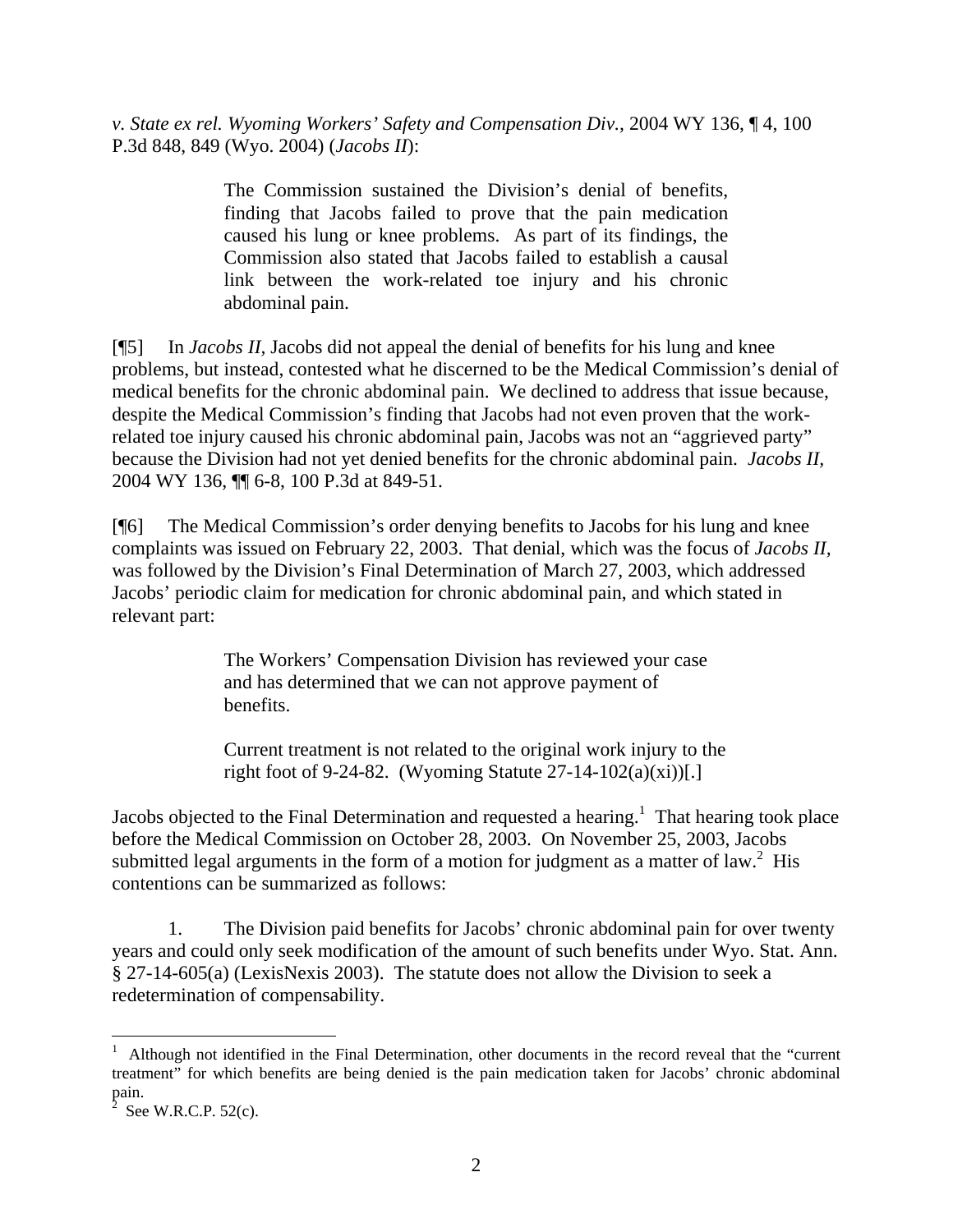2. The hearing examiner's finding on February 9, 1995, that Jacobs "is a severely disabled individual who is able to function only with the administration of high doses of narcotics," coupled with the confirmation of that fact in *Jacobs I,* 924 P.2d at 983 ("[t]he reaction manifested itself as colitis and nerve damage which left Jacobs with severe chronic pain"), evidence the fact that the question of whether or not the chronic abdominal pain was work related has been fully litigated. Consequently, the doctrines of collateral estoppel and *res judicata* prohibit relitigation of the issue.

[¶7] The Division subsequently filed a motion to dismiss the claim based upon the following arguments:

1. The issue of the work-relatedness of Jacobs' chronic abdominal pain was previously litigated and determined in the Medical Commission's order of February 22, 2003, which contained the following findings and conclusions:

a. "In this case Mr. Jacobs contends that as a result of this injury he developed an infection in his toe which was treated with Keflex and the Keflex caused abdominal pain which has required his continued use of narcotic pain medication. ... Obviously critical to this inquiry is whether the abdominal pain and consequent need for medication is related to the work injury."

b. "The burden is on Mr. Jacobs to prove all essential elements of his claim by a preponderance of the evidence. . . . One element is that the chronic abdominal pain requiring pain medication is related to the work injury. An additional element is that the medication is causing breathing problems which require treatment."

c. "Mr. Jacobs has not met his burden of proof that his abdominal pain is related to his work injury. . . . There are many non-work related medical reasons that could equally, if not more likely, explain Mr. Jacobs' complaints and problems."

d. "As the Panel cannot relate his abdominal pain to the work injury, the need for treatment of breathing problems related to medication for abdominal pain also is found not to be compensable."

2. The doctrines of collateral estoppel and *res judicata* prohibit relitigation of this issue.

[¶8] In an order dated January 22, 2004, the Medical Commission granted the Division's motion, based upon the following findings and conclusions:

1. The issue of the compensability of Jacobs' original injury was not in dispute and was not addressed in the hearing examiner's decision dated February 9, 1995, and it was not before the Wyoming Supreme Court in *Jacobs I.*

3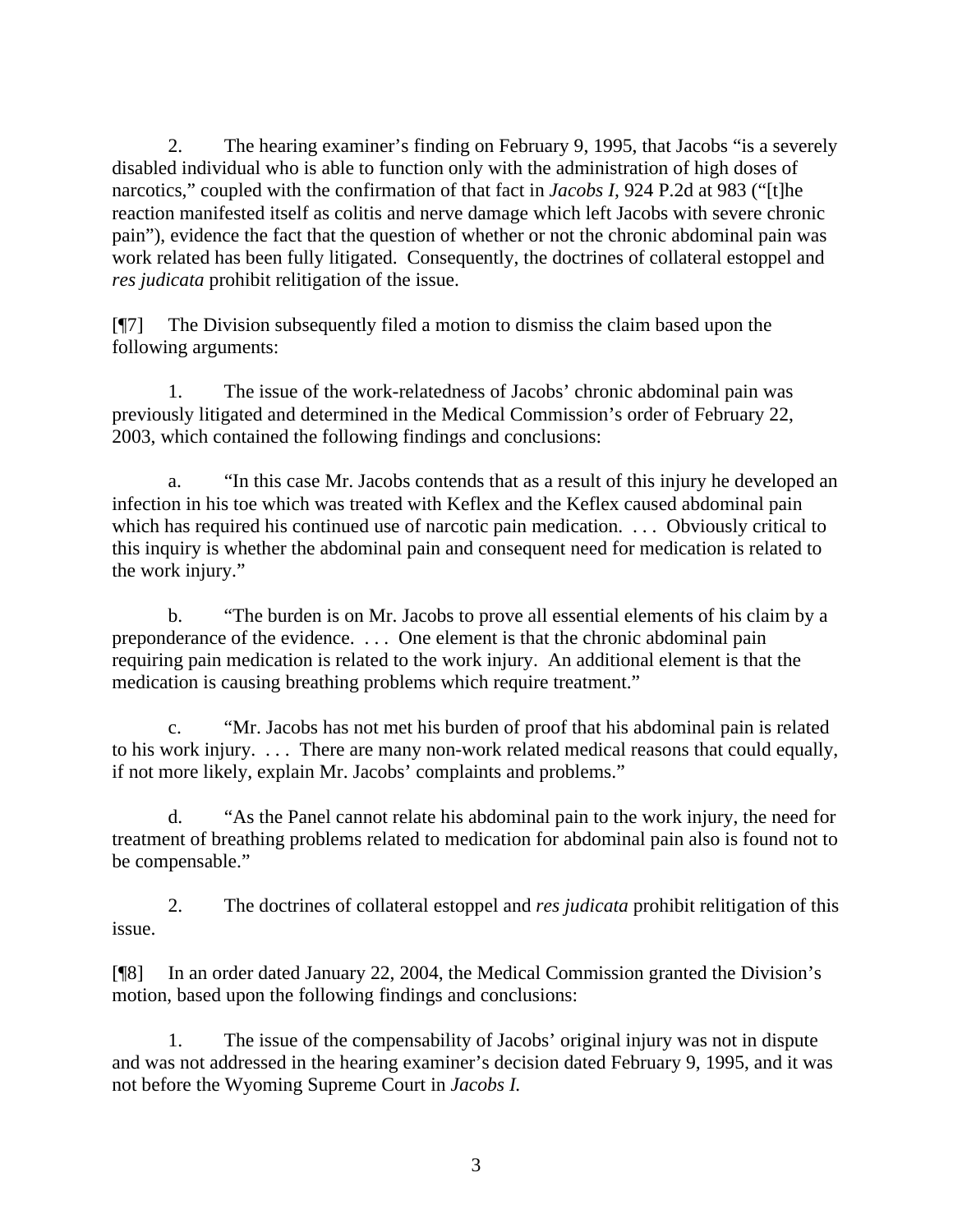2. To the contrary, in the proceedings leading to its February 22, 2003, order, the Medical Commission had the obligation to determine whether the underlying chronic abdominal pain was related to Jacobs' initial work-related injury, and did not find such workrelatedness after a full and fair hearing.

3. The issue having been fully litigated, the doctrines of collateral estoppel and *res judicata* prohibit its relitigation.

[¶9] Jacobs petitioned to have the Medical Commission's decision reviewed by the district court. After reviewing the record and the briefs of the parties, the district court affirmed the Medical Commission's order.<sup>[3](#page-4-0)</sup> Succinctly stated, the district court concluded that collateral estoppel applied to Jacobs' claim as argued by the Division. In other words, the question of the work-relatedness of the chronic abdominal pain claim had been determined against Jacobs in the Medical Commission's February 22, 2003, order and the proceedings leading thereto, and could not now be raised again.

### **DISCUSSION**

[¶10] Resolution of this case is dictated by the principles enunciated in *French v. Amax Coal West,* 960 P.2d 1023, 1027-1030 (Wyo. 1998). *See also Bando v. Clure Bros. Furniture,* 980 P.2d 323, 327-28 (Wyo. 1999) and *Russell v. State ex rel. Wyoming Workers' Safety and Compensation Div.,* 944 P.2d 1151, 1154-56 (Wyo. 1997). The Medical Commission does not have subject matter jurisdiction in the absence of a medically contested case. "When hearing a medically contested case, the panel shall serve as the hearing examiner and shall have exclusive jurisdiction to make the final administrative determination of the validity and amount of compensation payable under this act." Wyo. Stat. Ann. § 27- 14-616(b)(iv) (LexisNexis 2003). When the Medical Commission determined in this instance that there were no medically contested issues before it, all such issues having been previously litigated and determined, the Medical Commission was obligated to return the case to the Division for referral to the Office of Administrative Hearings. *French,* 960 P.2d at 1030.

> Wyo. Stat. § 27-14-616 (b)(iv) limits the jurisdiction of the Medical Commission to hear only "medically contested cases." A "medically contested case," as defined by the Division, is one in which the primary issue requires the application of a medical judgment to complex medical facts or conflicting diagnoses. In this case, the ultimate issue was an

 $\overline{a}$ 

<span id="page-4-0"></span><sup>3</sup> The district court order treated the order of the Medical Commission as an order granting summary judgment, and the parties have not suggested that it was anything other than that. The record does not directly address or explain why this matter was treated in summary fashion after a contested case hearing. The answer apparently lies in the fact that, having determined that the medically contested issues had been litigated and decided in an earlier proceeding, the Medical Commission simply concluded that any facts presented in the current proceeding were irrelevant.